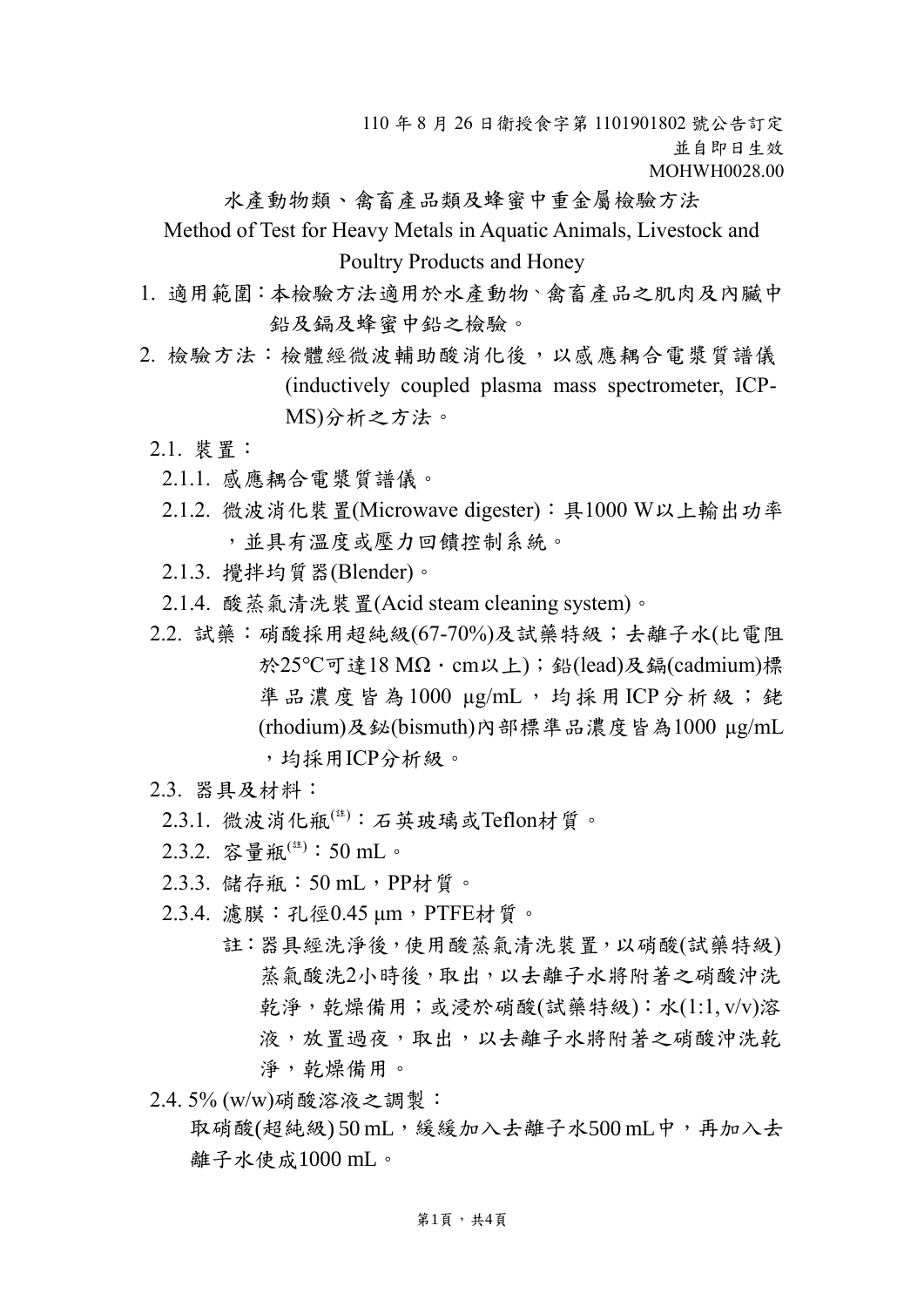2.5. 內部標準溶液之配製:

精確量取銠及鉍內部標準品各0.5 mL,分別以5% (w/w)硝酸溶 液定容至50 mL,移入儲存瓶中,作為內部標準原液。臨用時取 適量各內部標準原液混合,以5% (w/w)硝酸溶液稀釋至1000 ng/mL,供作內部標準溶液。

2.6. 標準溶液之配製:

精確量取鉛及鎘標準品各0.5 mL,分別以5% (w/w)硝酸溶液定 容至50 mL,移入儲存瓶中,作為標準原液。臨用時取適量各標 準原液混合,加入內部標準溶液,以5% (w/w)硝酸溶液配製為0  $\sim$  25 ng/mL(含內部標準品濃度10 ng/mL),移入儲存瓶中,供作 標準溶液。

2.7. 標準曲線之製作:

將標準溶液以適當速率注入感應耦合電漿質譜儀中,依下列測 定條件進行分析。就鉛或鎘與其內部標準品訊號強度比值,與 對應之鉛或鎘濃度,分別製作標準曲線。

感應耦合電漿質譜儀測定條件(註):

電漿無線電頻功率:1500 W。

電漿氬氣流速:15 L/min。

輔助氬氣流速:0.9 L/min。

霧化氬氣流速:1.0 L/min。

偵測離子(*m/z*):

| 分析元素 |                           | 對應之內標元素 |     |  |
|------|---------------------------|---------|-----|--|
| 鎘    | $114 \cdot 111 \cdot 112$ | 銠       | 103 |  |
| 鉛    | $208 \cdot 206 \cdot 207$ | 鉍       | 209 |  |

註:上述測定條件分析不適時,依所使用之儀器,設定適合之 測定條件。

2.8. 檢液之調製:

將檢體均質後, 取約0.5 g, 精確稱定, 置於微波消化瓶中, 加 入內部標準溶液0.5 mL及硝酸(超純級) 6 mL, 依下列條件進行 消化。放冷後移入容量瓶中,以去離子水每次5 mL洗滌微波消 化瓶,洗液併入容量瓶中,以去離子水定容至50 mL,移入儲存 瓶中,經濾膜過濾,供作檢液。另取一空白微波消化瓶,加入 內部標準溶液0.5 mL及硝酸(超純級) 6 mL, 以下步驟同檢液之 操作,供作空白檢液。

第2頁,共4頁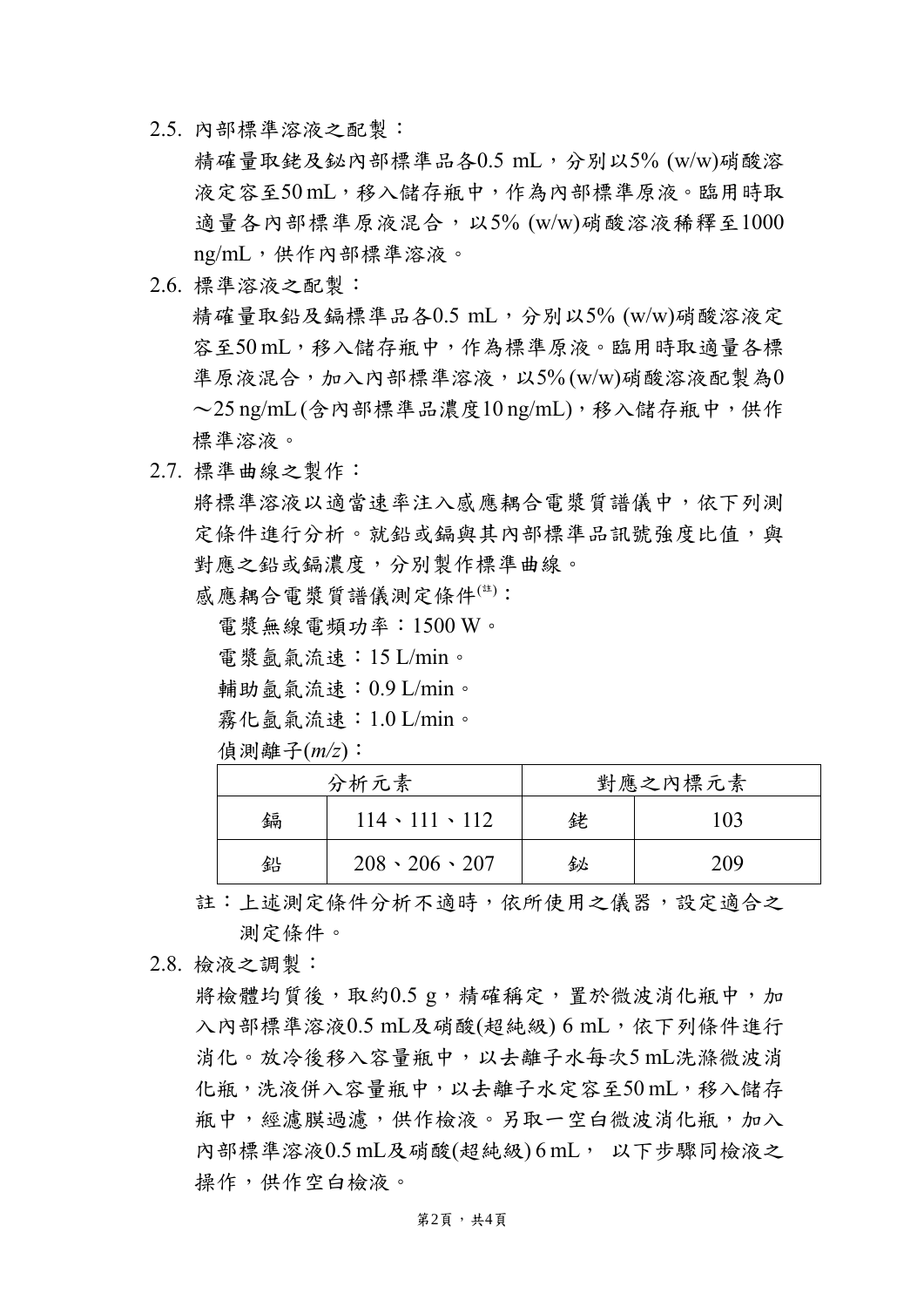微波消化操作條件(註):

| 條件 | 輸出功率 | 升溫時間  | 持續時間  | 溫度控制 |
|----|------|-------|-------|------|
| 步驟 | W    | (min) | (min) |      |
|    | 1000 |       |       | 100  |
|    | 1000 |       |       | 220  |
|    | 1800 |       | l ()  | 240  |

註:上述消化條件不適時,可依所使用之裝置,設定適合之消 化條件。

2.9. 含量測定:

將檢液、空白檢液及標準溶液以適當速率分別注入感應耦合電 漿質譜儀中,依2.7.節條件進行分析。就檢液、空白檢液及標準 溶液中鉛或鎘與其內部標準品訊號強度比值,依下列計算式求 出檢體中鉛或鎘之含量(mg/kg):

檢體中鉛或編之含量(mg/kg) =  $\frac{2}{M \times 1000}$ (C - Co)  $\times$  V × ×

C:由標準曲線求得檢液中鉛或鎘之濃度(ng/mL)

C0:由標準曲線求得空白檢液中鉛或鎘之濃度(ng/mL)

V:檢體最後定容之體積(mL)

M:取樣分析檢體之重量(g)

- 附註:1. 本檢驗方法之定量極限,鉛及鎘均為0.02 mg/kg。
	- 2. 檢體中有影響檢驗結果之物質時,應自行探討。
	- 3. 以其他儀器檢測時,應經適當之驗證參考物質(certified reference material, CRM)或標準參考物質(standard reference material, SRM)之驗證,或方法確效。
- 參考文獻:
	- 1. Ghimpeteanu, O. M., DAS, K., Militaru, M. and Scippo, M. L. 2012. Assessment of heavy metals and mineral nutrients in poultry liver using inductively coupled plasma-mass spectrometer (ICP-MS) and direct mercury analyzer (DMA). Bull. UASMV Vet. Med. 69: 258- 260.
	- 2. Altundag, H., Bina, E. and Altıntıg, E. 2016. The levels of trace elements in honey and molasses samples that were determined by ICP-OES after microwave digestion method. Biol. Trace Elem. Res. 170: 508-514.